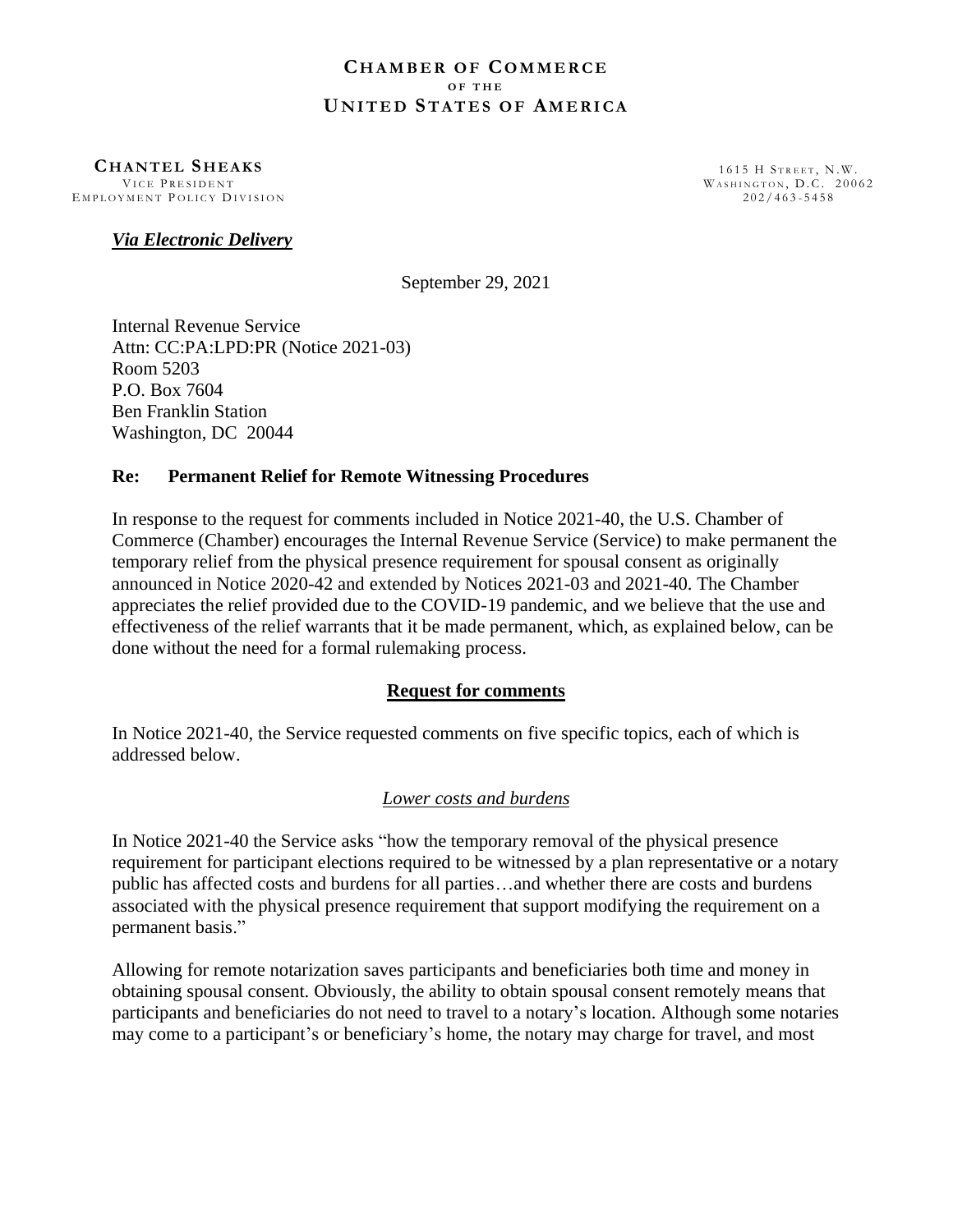state laws do not restrict how much a notary may charge for travel time, which could increase the cost for obtaining spousal consent. $<sup>1</sup>$ </sup>

Finally, allowing for remote notarization is a significant benefit for a variety of individuals, such as those with mobility limitations, who work a non-traditional schedule (such as first responders, health care professionals and manufacturers) and who live in more remote areas.

## *No evidence of fraud or coercion*

The Notice also asks "whether there is evidence that the temporary removal of the physical presence requirement has resulted in fraud, spousal coercion, or other abuse…" The Chamber is unique in its membership in that our members represent nearly all entities in the retirement community, from plan sponsors to service providers, and our members have not reported any evidence of fraud, spousal coercion or other abuse. Our members take their responsibility to obtain spousal consent seriously and to protect such rights. If other entities in the retirement community have specific evidence of fraud, spousal coercion or other abuse that our members do not, we urge them to publicly share this so that it may be addressed.

Finally, it is important to note that notary publics are regulated at the state level and within their own industry. The notary public community has explained that most of the concerns with fraud in the remote notarization context are not true and other possible concerns are being addressed through a more secure remote notarization process.<sup>2</sup> Further, as remote notarization has evolved, the notary public community has added safeguards and training for notaries to detect and address any potential for fraud or coercion for remote notarization, similar to what they have done for inperson notarization.<sup>3</sup>

# *Post-COVID witnessing*

During the pandemic, individuals have become more comfortable with technology, including online notarization. As such, if allowed, plans and service providers will continue to allow its use. However, this would be along-side in-person notarization for those who wish to use it. Allowing remote notarization is just one tool, but not the exclusive tool, for plans to obtain the required spousal consent. How this is obtained would be left to a participant and beneficiary, depending on their own circumstances.

### *Procedures to safeguard elections*

As noted above, plans and service providers have implemented remote notarization and witnessing throughout the pandemic using the guidelines laid out in Notice 2020-42. We believe

<sup>1</sup> See https://www.nationalnotary.org/knowledge-center/about-notaries/notary-fees-by-state#Kansas.

<sup>2</sup> See "5 Myths About Remote Online Notarization", Andrew Macdougall, July 31, 2019 available at https://www.notarize.com/blog/5-myths-about-remote-online-notarization.

<sup>&</sup>lt;sup>3</sup> See "How to prevent fraud as a Remote Online Notary", Kelly Rush, Sept. 2, 2020, National Notary Association available at https://www.nationalnotary.org/notary-bulletin/blog/2020/09/how-to-prevent-fraud-as-aremote-online-notary.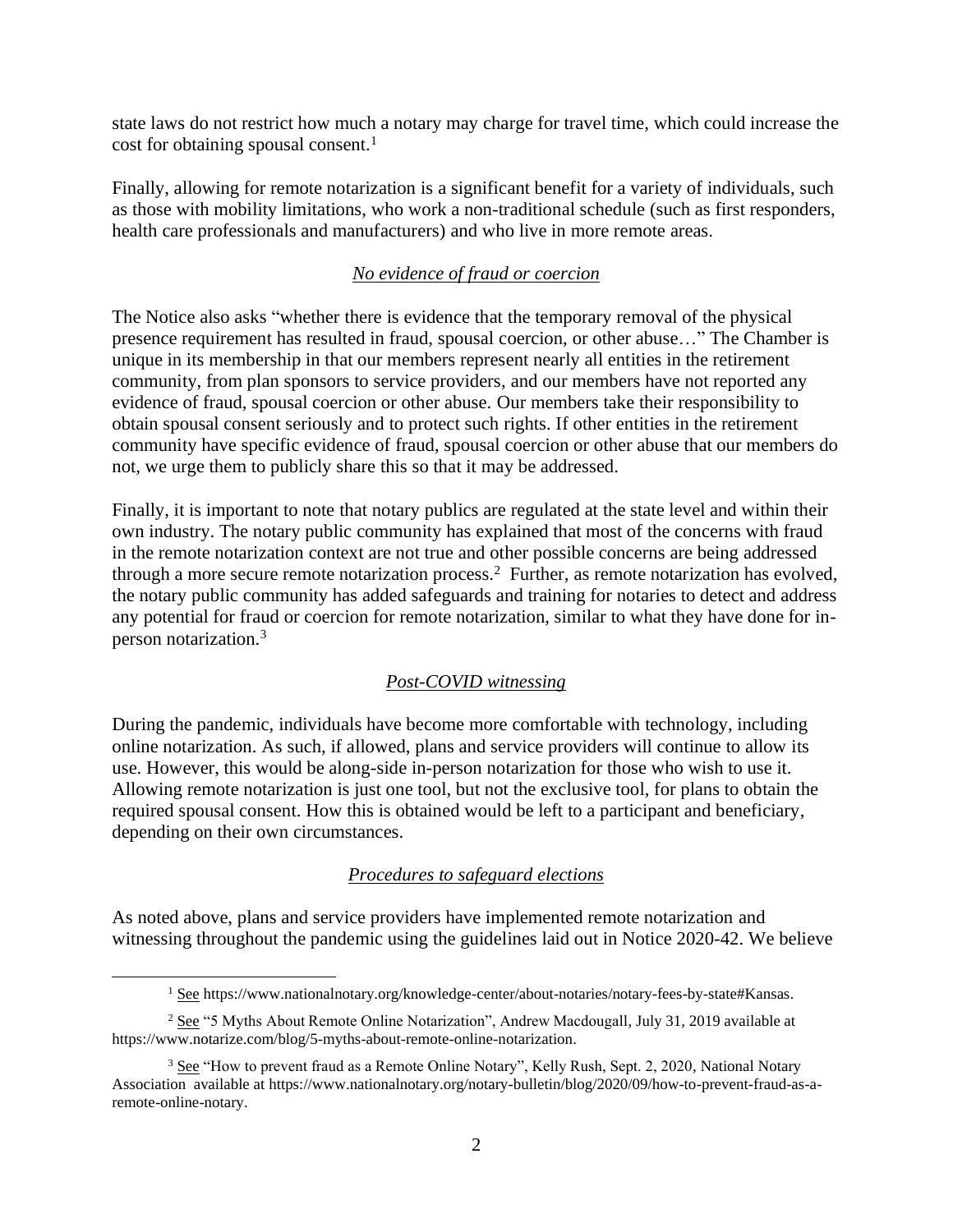that the safeguards in this Notice provide the necessary protections to participants and beneficiaries and no additional procedures are needed.

We believe that the IRS should consider that any permanent guidance recognize state remote notarization law. That is, to the extent that a state's notarial rules allow for remote online notarizations, the Service should recognize those standards as satisfying any notarial standards required by the Internal Revenue Code or any regulations.

# *Witnessing by plan representatives*

We believe that the current requirements in Notice 2020-42 for remote witnessing by plan representatives strike the balance between administrative workability and protecting spousal rights. We do not think that additional procedures are needed, and plans should be allowed to continue remote plan representative witnessed under their current policies and procedures that align with Notice 2020-42.

# **Authority to issue permanent relief**

As noted in our April 23, 2021 letter, current regulations allow the Commissioner to provide guidance in the Internal Revenue Bulletin relating to procedures for using electronic systems to satisfy the physical presence requirement. Treasury Regulation Section  $1.401(a) - 21(d)(6)(iii)$ provides the following:

*Delegation to Commissioner.* In guidance published in the Internal Revenue Bulletin, the Commissioner may provide that the use of procedures under an electronic system is deemed to satisfy the physical presence requirement under paragraph (d)(6)(i) of this section, but only if those procedures with respect to the electronic system provide the same safeguards for participant elections as are provided through the physical presence requirement.

Notices 2020-42 and 2021-03 should be the basis for such procedures because the Notices provide workable procedures for remote notarization and witnessing for both notary publics and plan representatives. They also contain security requirements and participant and beneficiary protections that are stricter than the current in-person physical presence requirements.

### **Notice and Comment**

If notice and comment is necessary to address the physical presence requirement, as we previously stated, the Service should extend Notice 2021-40 through the notice and comment period. Not only will this help plan participants and beneficiaries during the current pandemic, but as we emerge from it, this will provide options to individuals who may not have easy access to notaries or plan representatives because they live in remote areas, may not be able to take time away from work, may not have easy access to transportation , may have physical limitations, or may be making a request due to a natural disaster.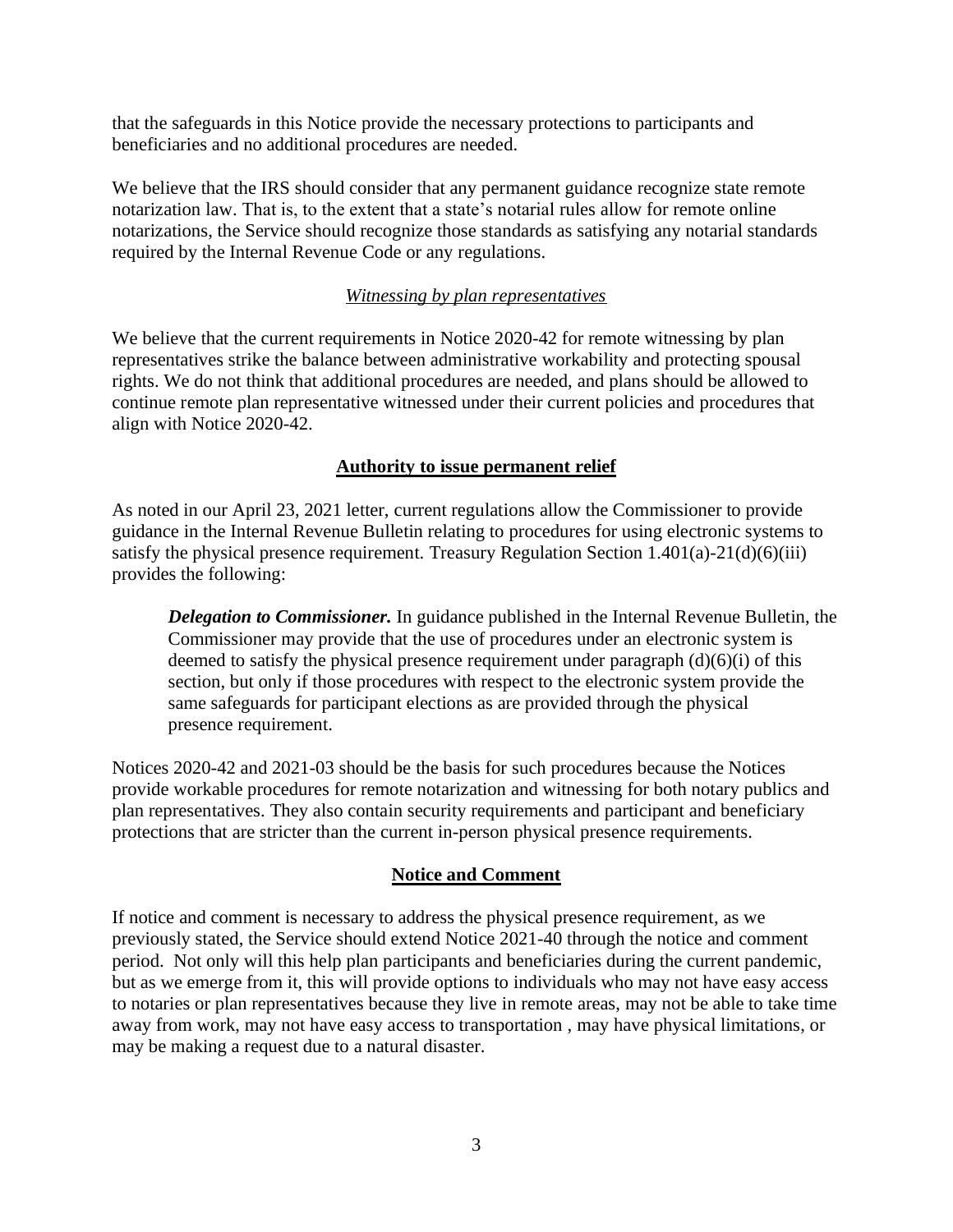## **Conclusion**

We applaud the work the Service has done to assist participants, beneficiaries and plan sponsors during the pandemic, including Notices 2020-42, 2021-03 and 2021-40. The use of remote witnessing has streamlined plan administration during the pandemic and allowed for individuals to gain access to their accounts who may not otherwise have been able to satisfy the physical presence requirements. Going forward, we believe that remote witnessing should be allowed alongside the physical presence option to help plan administrators in streamlining plan operations and assist participants and beneficiaries who may have difficulty meeting the physical presence requirements, provided the safeguards in Notices 2020-42 and 2021-03 are in place to protect participants and their spouses.

Sincerely,

Chantel Sheaks

Chantel Sheaks Vice President, Retirement Policy

Enclosure: April 23, 2021 Letter Requesting Permanent Relief

cc: Sunita Lough, Commissioner of Tax Exempt and Governmental Entities Carol Weiser, Benefits Tax Counsel Rachel Levy, Associate Chief Counsel Pamela Kinard, Office of the Associate Chief Counsel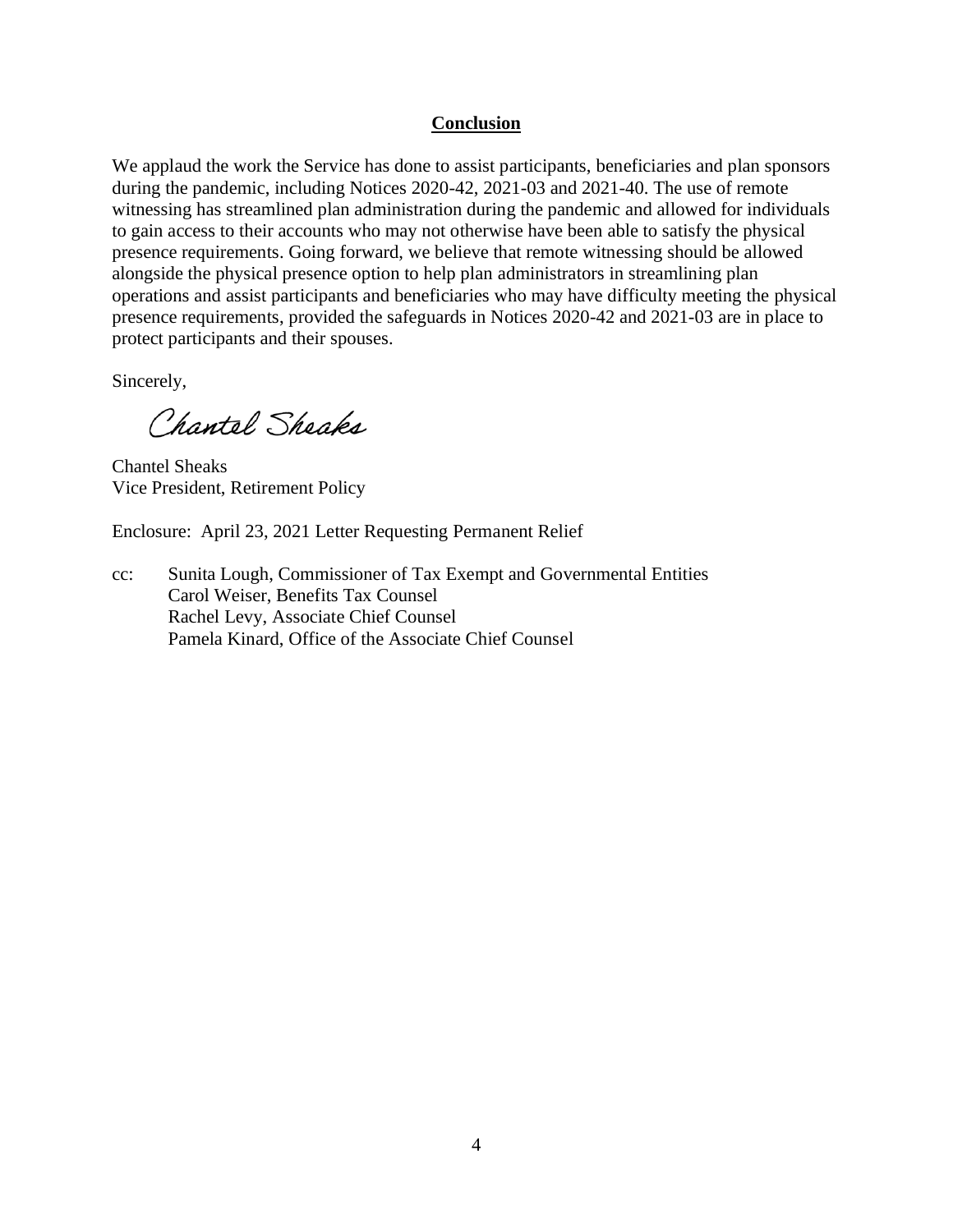#### **C H A M B E R O F CO M M E R C E O F T H E U N I T E D ST A T E S O F AM E R I C A**

**CH A N T E L SH E A K S** VICE PRESIDENT EMPLOYMENT POLICY DIVISION

1615 H STREET, N.W. WASHINGTON, D.C. 20062  $202/463 - 5458$ 

### **Via Electronic Delivery**

April 23, 2021

Internal Revenue Service Attn: CC:PA:LPD:PR (Notice 2021-03) Room 5203 P.O. Box 7604 Ben Franklin Station Washington, DC 20044

### **Re: Permanent Relief for Remote Witnessing Procedures**

In response to the request for comments included in Notice 2021-03, the U.S. Chamber of Commerce (Chamber) encourages the Internal Revenue Service (Service) to make permanent the temporary relief from the physical presence requirement for spousal consents as originally announced in Notice 2020-42 and extended by Notice 2021-03.

Last fall, the Chamber was part of a group of trades that urged the Service to make permanent the temporary remote witnessing rules for spousal consents or, at a minimum, extend that relief through the end of the pandemic. We appreciate the six-month extension provided in Notice 2021-03 (which expires on June 30, 2021). As part of a group of trades in a letter date April 19, 2021 and through this letter, we urge the Service to make this the procedures outlined in Notice 2021-03 permanent. We are encouraged by Commissioner Charles Retting's support for remote witnessing in his testimony during the March 18, 2021 House Ways and Means Committee hearing.

We believe the Service could make the remote witnessing rules permanent through publication of procedures in the Internal Revenue Bulletin. However, if the Service's position is that it must amend current regulations through notice and comment, we urge the Service to keep the relief in Notice 2021-03 until any amendments are finalized.

### **Authority to Issue Permanent Relief**

Current regulations allow the Commissioner to provide guidance in the Internal Revenue Bulletin relating to procedures for using electronic systems to satisfy the physical presence requirement. Treasury Regulation Section 1.401(a)-21(d)(6)(iii) provides the following:

**Delegation to Commissioner.** In guidance published in the Internal Revenue Bulletin, the Commissioner may provide that the use of procedures under an electronic system is deemed to satisfy the physical presence requirement under paragraph  $(d)(6)(i)$  of this section, but only if those procedures with respect to the electronic system provide the same safeguards for participant elections as are provided through the physical presence requirement.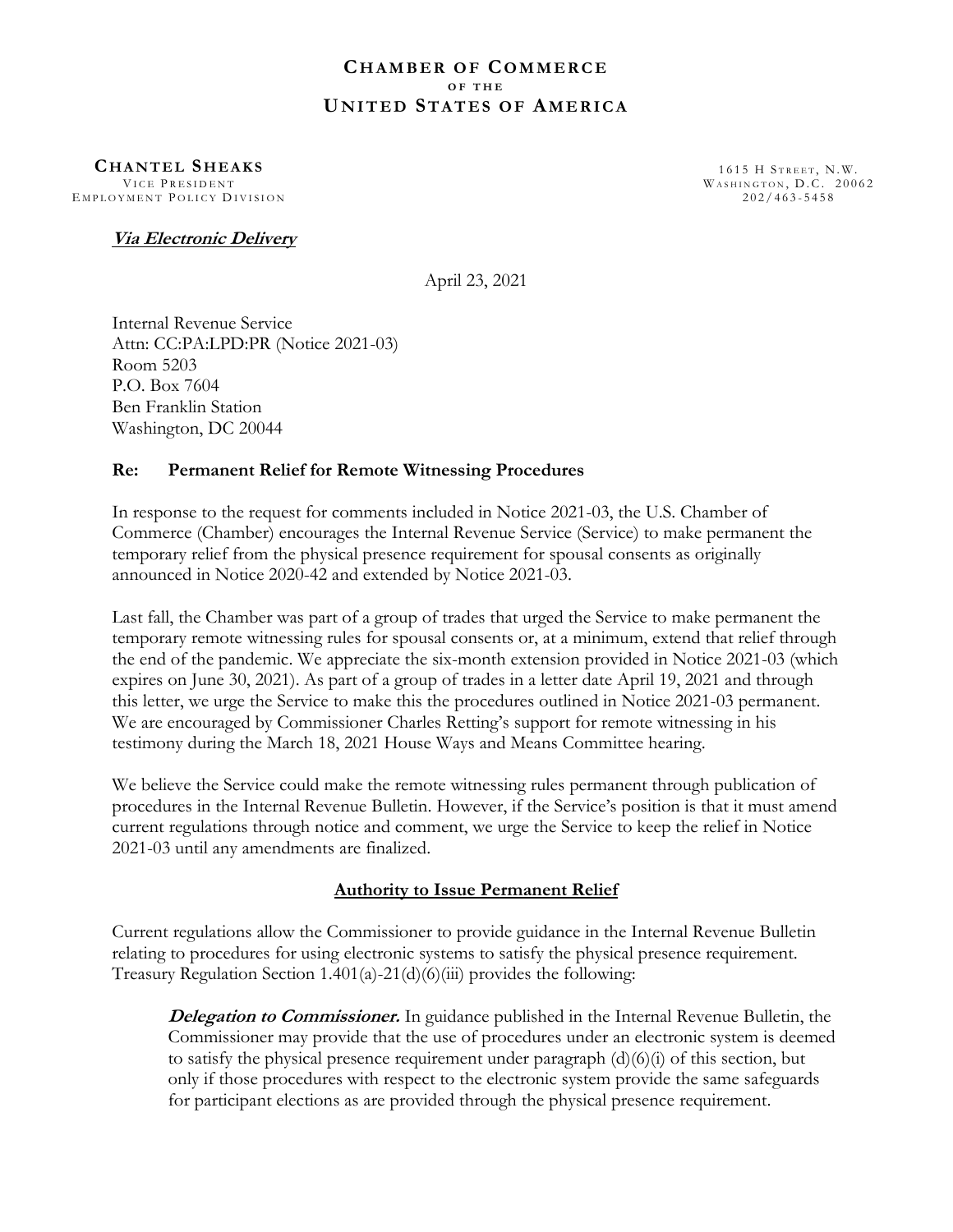We believe that Notices 2020-42 and 2021-03 can be the basis for such procedures. The Notices provide temporary relief from the physical presence requirement for both notary publics and plan representatives. They also contain security requirements and participant and beneficiary protections that are stricter than the current in-person physical presence requirements.

With respect to notary publics, the physical presence requirement "is deemed satisfied for an electronic system that uses remote notarization if executed via live audio-video technology that otherwise satisfies the requirements of participant elections under  $\int$  1.401(a)-21(d)(6) and is consistent with state law requirements that apply to the notary public." As of April 21, 2021, there were 32 states that allowed for remote notarization, and this number appears to be growing rapidly. State laws may differ slightly, but there are similar requirements under all state remote notarization laws.<sup>1</sup> Just like physical notarization, the remote authorization laws require authentication of the person signing. More importantly, all state laws require the notarization is recorded. This requirement provides more protection than the current physical requirement because it requires an electronic audit trail of the witnessing, which will protect spouses were the signature to be questioned or challenged.

With respect to the plan representative witnessing, Notice 2021-03 requires the same authentication that physical presence does, however, the plan representative also is required to transmit the signed document and acknowledgment to the person signing, which will create an electronic paper trail that will benefit spouses were the signature to be questioned or challenged.

#### **Notice and Comment**

If notice and comment is necessary to address the physical presence requirement, we urge the Service to extend Notice 2021-03 through the notice and comment period. Not only will this help plan participants and beneficiaries during the current pandemic, it also will provide options to individuals who may not have easy access to notaries or plan representatives because they live in remote areas, may not be able to take time away from work, may not have easy access to transportation or have physical limitations.

We applaud the work the Service has done to assist participants, beneficiaries and plan sponsors during the pandemic, including Notices 2020-42 and 2021-03. The use of remote witnessing has streamlined plan administration during the pandemic and allowed for individuals to gain access to their accounts who may not otherwise have been able to satisfy the physical presence requirements. Going forward, we believe that remote witnessing should be allowed alongside the physical presence option to help plan administrators in streamlining plan operations and assist participants and

<sup>&</sup>lt;sup>1</sup> See "Coronavirus: Federal and state governments work quickly to enable remote online notarization to meet global crisis", DLA Piper, available at

[https://www.dlapiper.com/en/us/insights/publications/2020/03/coronavirus-federal-and-state-governments-work](https://www.dlapiper.com/en/us/insights/publications/2020/03/coronavirus-federal-and-state-governments-work-quickly-to-enable-remote-online-notarization/)[quickly-to-enable-remote-online-notarization/,](https://www.dlapiper.com/en/us/insights/publications/2020/03/coronavirus-federal-and-state-governments-work-quickly-to-enable-remote-online-notarization/) last accessed April 19, 2021.